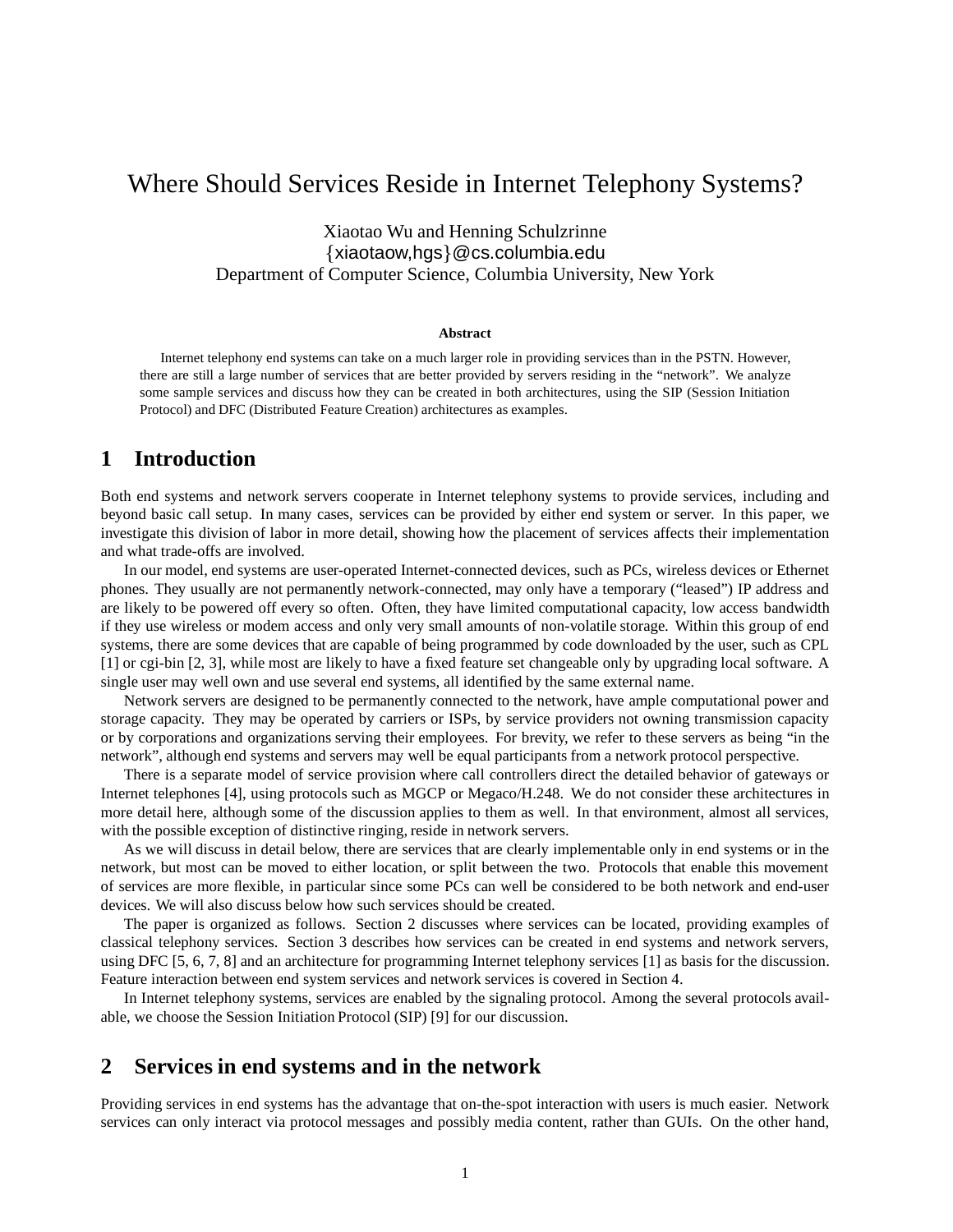unless the end system can be programmed easily, upgrading services in end systems is much harder, as their number and diversity is likely to far exceed that of network servers and upgrades have to be typically initiated by users. (This assumes that network providers allow users to install custom call logic in their servers, as otherwise the proliferation of programs on PCs is far greater than the variety of services in telephone systems.) For all but PC-based end systems, long-term configuration is generally easier for network services, as they allow web-based interactions.

With a few exceptions detailed below, in Internet telephony, end systems are the only entities where signaling and media flows converge. This is probably the single largest architectural difference to the legacy PSTN. Thus, any service that requires interaction with user media is likely to be easier to implement in the end systems. (Our definition above of end systems and network devices could also be recast to make the distinction as to whether an entity has simultaneous access to media and signaling.)

Services that are invoked when the user is off-line clearly need the support of network servers. Call forwarding on no answer [10] is one such service. (Here, there is a subtle difference between "end system rings and nobody answers" and "no device is registered for the destination address given". An analog phone system cannot distinguish the two; only the latter needs to be implemented in a network server.)



Figure 1: Call waiting in end systems: A is in call with B, with C calling A

Traditional call waiting services do not make sense in an Internet environment, where the number of "lines" or pending calls is virtually unlimited. Busy handling services can be handled either at the end system or in the network. However, network services will be more limited in their responses, based only on predefined mechanisms or userprovided scripts, rather than human reaction. End systems allow such user-generated responses as "will be done in two minutes, please hold", typed as a, say, SIP provisional response rather than as the classical call waiting beep and hook flash interruption. Figure 1 shows how to handle call waiting in the end system. In all examples, user A and B are in a call when C attempts to call A. A can then switch between the B and C, after getting a call-waiting indication.

| Service             | end | network (proxy) | network with media (UA) |
|---------------------|-----|-----------------|-------------------------|
| Distinctive ringing | yes | can assist      | can assist              |
| Visual caller id    | yes | can assist      | can assist              |
| Call waiting        | yes | no              | yes $(*)$               |
| CF busy             | yes | yes $(*)$       | yes $(*)$               |
| CF no answer        | yes | yes             | yes                     |
| CF no device        | no  | yes             | yes                     |
| Location hiding     | no  | yes             | yes                     |
| Transfer            | yes | no              | no                      |
| Conference bridge   | yes | no              | yes                     |
| Gateway to PSTN     | no  | no              | yes                     |
| Firewall control    | no  | no              | yes                     |
| Voicemail           | yes | no              | yes                     |

Table 1: Service location;  $(*)$  = with information provided by end system

It might be possible to incorporate user interaction in scripts running in servers, but it is likely to be far more cumbersome and subject to network delays.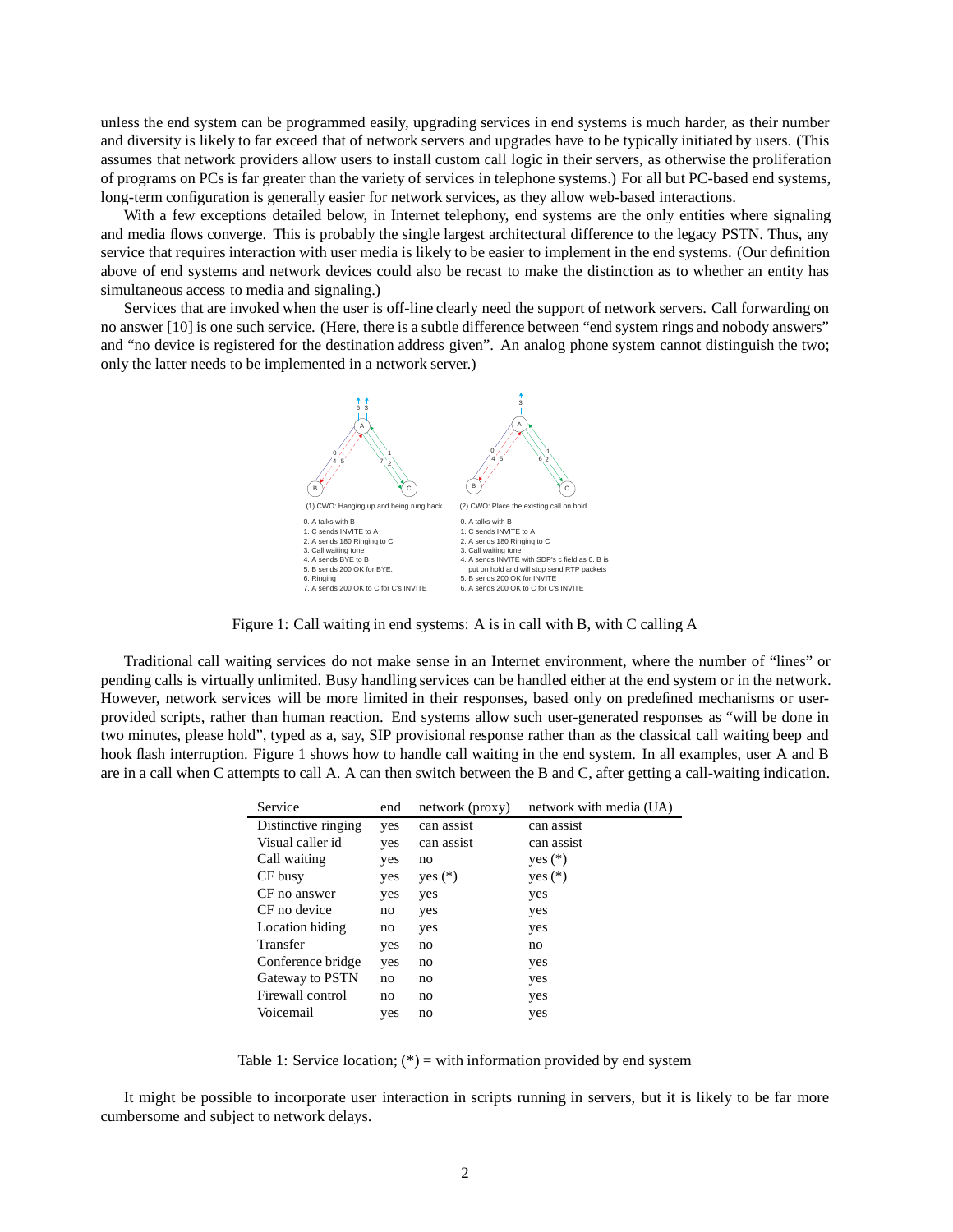Firewall control can be implemented either in user devices or via a server. SOCKS is an example of the former, but most development efforts seem to be focused on creating server-controlled environments, for ease of control and management.

As Table 1 shows, most services can be implemented in either the end system or the network. Since even an Internet telephony network will continue to contain a large number of "intelligence-challenged" devices such as traditional black telephones connected via gateways or low-cost Ethernet phones, basic versions of most services will have to be available via servers. Below, we describe some particular services that require network support:

**Information hiding:** For anonymous calls, a trusted third party's server must be introduced.

- **Large-scale conferences:** If conferences are implemented by mixing streams in a central location, end systems are usually not well equipped, as they lack the access bandwidth. Even if conferencing is implemented via networklayer multicast, the number of simultaneous speakers (or sources producing background noise) is not easily limited<sup>1</sup>, making centralized servers attractive for larger conferences. (The movement to restrict multicast to single-source trees also encourages such an architecture.) Conference participant awareness and conference control, on the other hand, can be easily distributed if multicast is available, at some cost of being up-to-date, as demonstrated by the light-weight conference model [11].
- **Logical call distribution:** If a number of distinct users are to be reached via a single logical address, as in sales@acme.com, only a server-based solution, similar to today's automatic call distribution (ACD), is feasible.
- **PSTN gateway:** Multiplexing gains make large PSTN gateways far more efficient than having each user connect a phone line to his PC.

## **3 Service creation**

Services in both end systems and network can be created by either customers or carriers. For example, end systems can automatically download new service software or customers can install scripts, as discussed in Section 3.1.1, on network servers.

Services created by end users are more likely to be configurations of existing services rather than fundamentally new call logic. However, it is not clear that there is a need for the peculiarly telecom-centric assumption that there is a small number of named services such as "call forwarding busy". This assumption seems to be primarily based on the assumption that end systems will always only have 12 buttons and a hook flash to signal their intent and that there is no external means, such as a web page, of configuring low-end devices. It appears more plausible to have services created based on rules, i.e., certain conditions triggering certain actions, similar to how email user agents, for example, support message filtering, forwarding and filing.

For services created by carriers, flexibility is most important. In addition, rather than creating closed modules that can only be turned on or off, it will likely be important to have mechanisms that simplify the creation of means for customers to create such services. Thus, it is not sufficient to have an environment that specifies logic for handling call-related events in a graphical manner, but also one that automatically creates, say, a web page that asks the end user for the customization parameters.

In network servers, services from many different users share a single server. Thus, if users are allowed to create new services in that environment, the environment needs to be designed to protect the integrity of the server from mistakes or attacks, including limiting the amount of storage and CPU resource consumed in providing a service [2].

#### **3.1 Service creation mechanisms and architectures**

There are many service creation mechanisms and architectures. In this section, we compare the programming language model [1] with Distributed Feature Composition.

#### **3.1.1 Programming language model**

Several models have been proposed on how to program Internet telephony services without having to embed every service into the core server application code. These models include the Call Processing Language (CPL), SIP servlets

<sup>&</sup>lt;sup>1</sup>We ignore future capabilities such as IGMPv3 here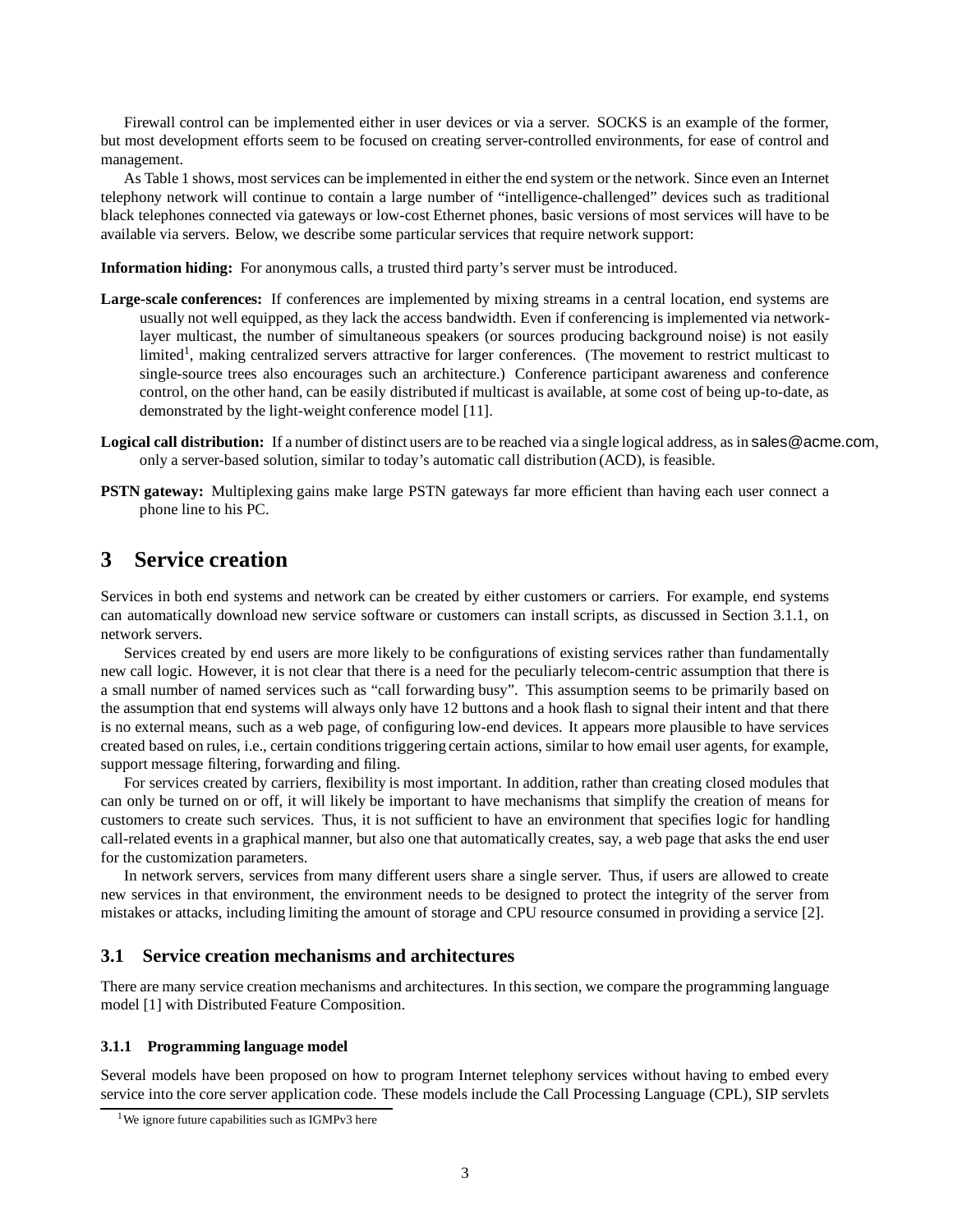[12] and sip-cgi. CPL is a restricted decision tree language. SIP servlets extend the idea of Java servlets found in web servers to SIP services, while sip-cgi executes scripts or programs when requests or responses arrive. While primarily designed for proxy servers, they can also be deployed in end systems. All of them allow external programs to be invoked when SIP signaling messages arrive at a server and can in turn generate messages or responses. (We ignore here other telephony APIs such as JAIN and Parlay, as they are mainly concerned about *creating* calls rather than reacting to signaling events.)

All of these models have in common that services are provided in one or more servers, typically at the "edges" of the organizations making or receiving a call. There is no explicit coordination between these services. Users and administrators can install these programs in each server, e.g. by uploading them as part of user registration [13] or through a web page. This model is related to the IN model of "triggers" invoking logic to determine call progress.

Features are composed within a server by standard programming techniques, such as procedures ( $\langle \text{sub} \rangle$  in CPL, for example) and across servers by proxying calls. (CPL does not currently allow the invocation of library procedures, but sip-cgi and servlets can easily access standard module libraries.) The next server to handle a signaling message is determined by name resolution in the previous server, not by any centralized mechanism. (For example, if a server wants to forward a request to a specialized call waiting server, it simply directs it there, with or without adjusting the SIP request URI accordingly.)

Figure 3 (a) shows how this approach might be used to offer call forwarding on busy services in a SIP server. In the figure, sip-cgi is used, but an implementation with CPL or servlets would look similar. If the end system C is able to handle multiple calls, the server needs to trace the end system's status and handle the service based on rules.







Figure 3: Call forwarding on busy in SIP server (a) and in end system (b)

#### **3.1.2 Distributed feature composition (DFC)**

Distributed Feature Composition (DFC) (Fig. 4 (a)) is an architecture for the description of telecommunication services, designed for feature modularity, structured feature composition, analysis of feature interactions and separation of service and transmission layers.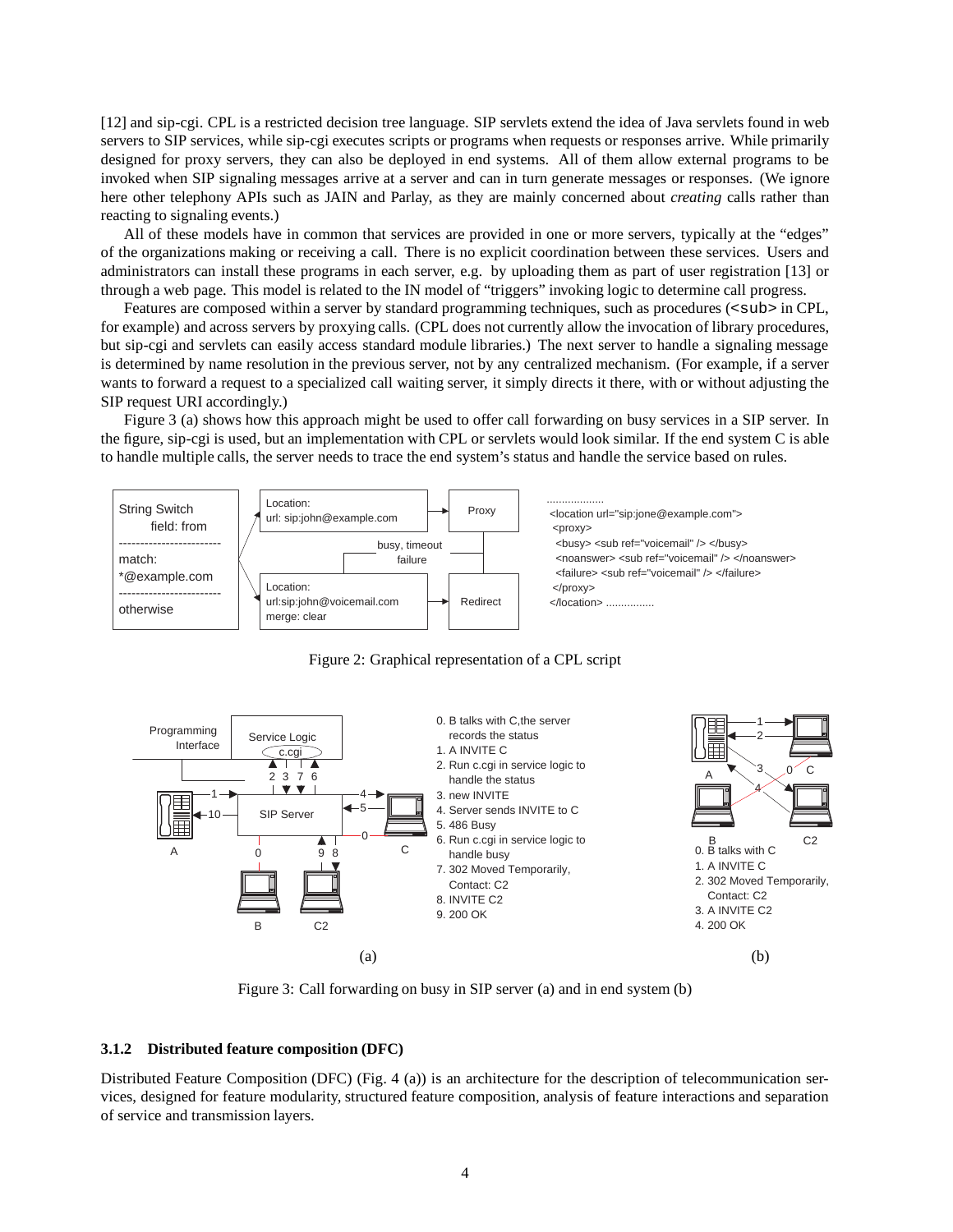

Figure 4: Distributed Feature Composition (DFC) architecture (a) and call waiting implementation (b)

DFC treats features as independent components, called feature boxes (FB). A call is routed through these feature boxes. The features are applied during the routing. The DFC architecture has four main components: the feature boxes (FB), media processing boxes (MB) which are responsible for switching, replicating and summing media streams2, line interface (LI) box and trunk interface (TI) boxes that sit between a DFC network and other end systems or networks, and finally routers which direct call signaling messages.

Calls are routed to feature boxes in two phases, logical and positional, which are carried out by the logical routers (LR) and positional routers (PR), respectively. The logical router decides which feature boxes will be applied to the call and the positional router decides the order of the feature boxes. The routing decision is based on subscription, precedence, dialing predicate and configuration data. In a DFC network, the call between feature boxes are featureless signals, i.e., the content of the signaling message does not depend on the feature boxes the signal connects. To install a new feature, the LR and PR boxes have to be appropriately configured by the carrier. The scope of DFC is one network. One DFC network can be connected to the other network through trunk interface. Two LR/PR can talk to each other through Provisioning Manager. The LR/PR can register its information to Provisioning Manager. Provisioning Manager uses the same hierachical architecture as DNS to provide scalability.

Figure 4 (b) shows how call waiting service is handled in DFC. ("upack" is the acknowledgment message for the setup message, while "flash" refers to the end system signaling a hook flash.) In this figure, if we replace the CW box with another feature box or add some more feature boxes, the call set up will follow the same path. The DFC approach decomposes complex behavior into simpler features, instead of handling them in a monolithic program. Abstracted, the main difference to the programming model above is that the order of feature execute is based on the interaction between LR/PR and the feature boxes, rather than "hop-by-hop" as in the programming model described earlier.

#### **3.2 Comparison of service creation mechanisms**

Comparing Fig. 1 and 4 (b), 3 (a) and (b), we notice that the approach in the end system requires the smaller number of messages and is less complicated for providing the service. It also offers full call information to the user. Since these services do not require access to persistent memory or other external resources, this model is probably appropriate.

Using programmable service logic, Fig. 3 (a), the service logic is contained in a separate script can can thus be implemented by a third party. The server only needs to know which script to invoke when receiving a call.

DFC, Fig. 4 (b), provides CW in a separate feature box, rather than as part of a per-user script. Since feature boxes are independent to each other, each service can be implemented by a third party. The modularity also makes it

 $2$ Specialized MBs can also play announcements, monitor speech, or convert text to speech.